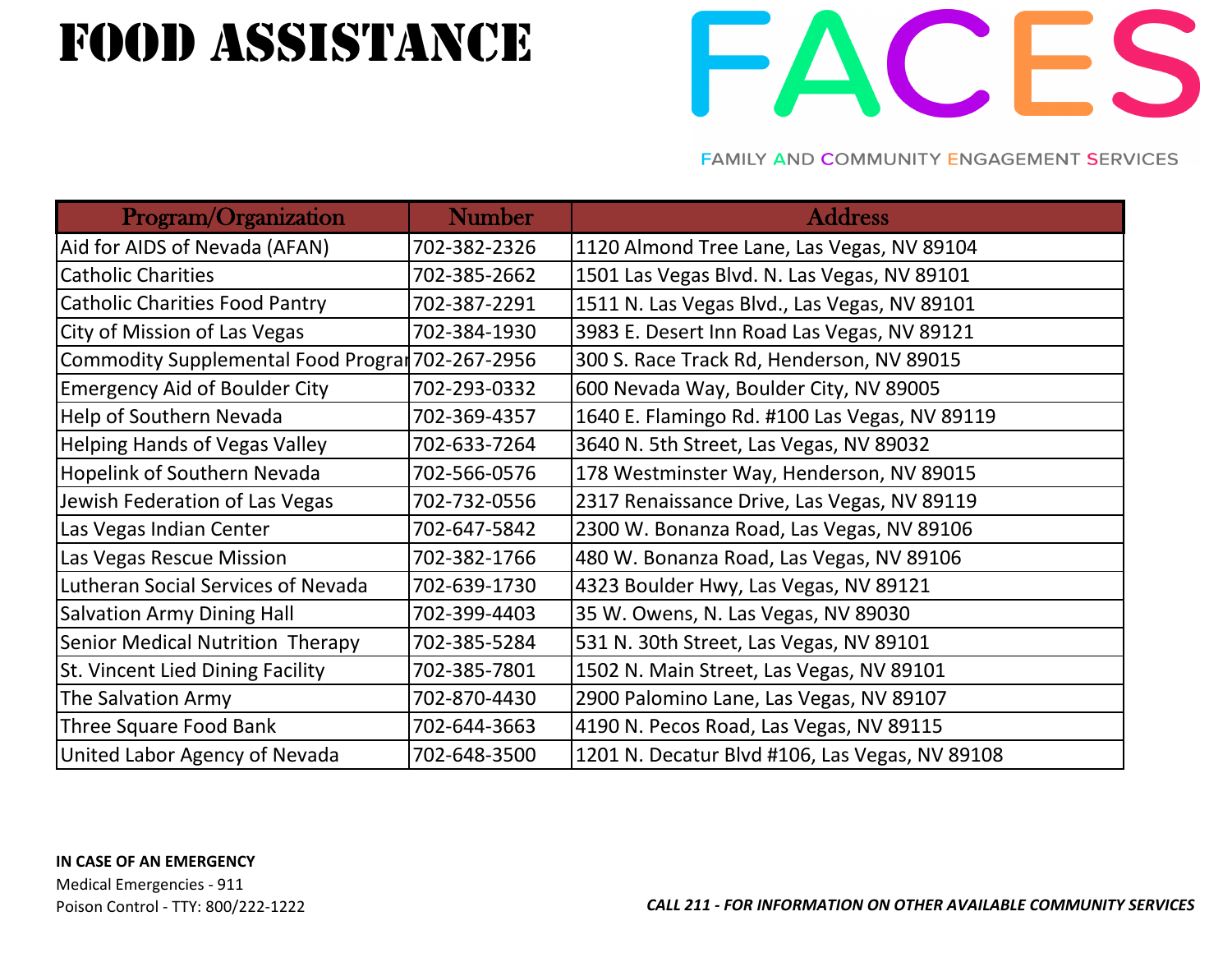## CLOTHING Assistance

# FACES

| Program/Organization                 | <b>Number</b> | <b>Address</b>                                 |
|--------------------------------------|---------------|------------------------------------------------|
| Aid for AIDS of Nevada (AFAN)        | 702-382-2326  | 1120 Almond Tree Lane, Las Vegas, NV 89104     |
| Catholic Charities                   | 702-385-2662  | 1501 Las Vegas Blvd., N. Las Vegas, NV 89101   |
| Help of Southern Nevada              | 702-369-4357  | 1640 E. Flamingo Rd. #100, Las Vegas, NV 89119 |
| <b>Helping Hands of Vegas Valley</b> | 702-633-7264  | 3640 N. 5th Street, Las Vegas, NV 89032        |
| Hopelink of Southern Nevada          | 702-566-0576  | 178 Westminster Way, Henderson, NV 89015       |
| Las Vegas Rescue Mission             | 702-382-1766  | 480 W. Bonanza Road, Las Vegas, NV 89106       |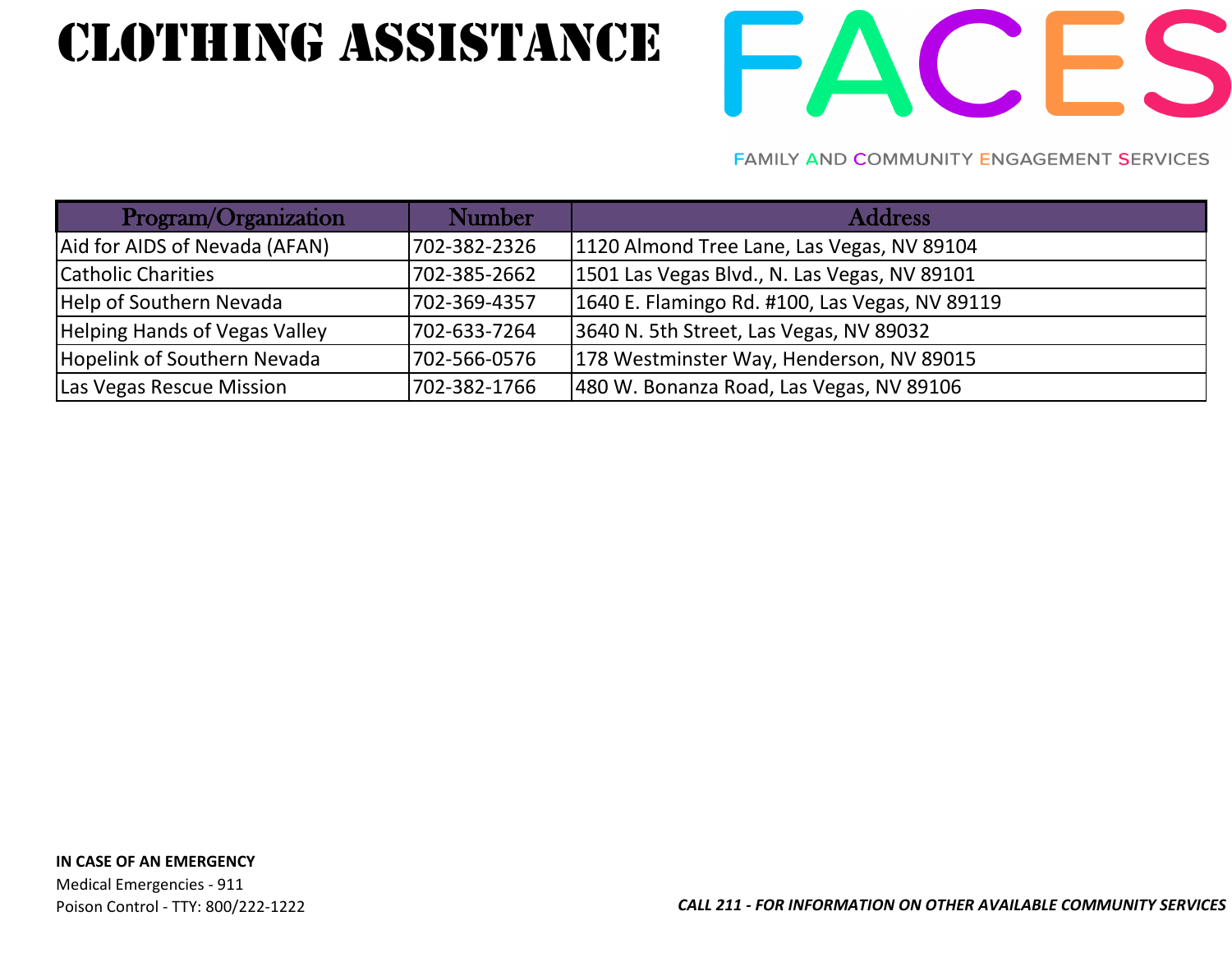# **HOUSING** rental Assistance



**FAMILY AND COMMUNITY ENGAGEMENT SERVICES** 

| Program/Organization                                  | <b>Number</b> | <b>Address</b>                                                        |
|-------------------------------------------------------|---------------|-----------------------------------------------------------------------|
| <b>American Red Cross</b>                             | 702-791.3311  | 1771 E. Flamingo Road, Las Vegas, NV 89119                            |
| <b>Catholic Charities</b>                             | 702-385.2662  | 1501 Las Vegas Blvd., N. Las Vegas, NV 89101                          |
| Caring.com                                            | 800-973-1540  | https://www.caring.com/senior-living/assisted-living/nevada/las-vegas |
| Clark County Social Service - Pinto (Main Office)     | 702-455.4270  | 1600 Pinto Lane, Las Vegas, NV 89106                                  |
| Department of Housing & Urban Development             | 702-366.2100  | 302 East Carson Street, Las Vegas, NV 89101                           |
| <b>Emergency Aid of Boulder City</b>                  | 702-293.0332  | 600 Nevada Way, Boulder City, NV 89005                                |
| <b>EOB Clark County (for families only)</b>           | 702-647.3307  | 330 W. Washington Ave., Las Vegas, NV 89106                           |
| <b>Family Promise of Las Vegas</b>                    | 702-638.8806  | 1410 Maryland Parkway, Las Vegas, NV 89104                            |
| Golden Rainbow (Referral only HIV & AIDS)             | 702-384.2899  | 714 E Sahara Ave, Las Vegas, NV 89104                                 |
| <b>Goodwill of Southern Nevada</b>                    | 702-214.2008  | 1280 W Cheyenne Ave., N. Las Vegas, NV 89030                          |
| Help of Southern Nevada                               | 702-369.4357  | 1640 E. Flamingo Rd. #100 Las Vegas, NV 89119                         |
| Hope Link Family Resource Center                      | 702-566.0576  | 178 Westminster Way, Henderson, Nv 89015                              |
| Las Vegas Indian Center                               | 702-647.5842  | 2300 W. Bonanza Road, Las Vegas, NV 89106                             |
| Las Vegas Urban League                                | 702-636.3949  | 3575 W. Cheyenne Ave #101, N. Las Vegas, NV 89032                     |
| <b>Lutheran Social Services</b>                       | 702-639.1730  | 4323 Boulder Hwy, Las Vegas, NV 89121                                 |
| Nevada Homes for Youth                                | 702-380.2889  | 525 S. 13th St., Las Vegas, NV 89101                                  |
| Parson's Place                                        | 702-383.0847  | 624 Stewart Ave, Las Vegas, NV 89101                                  |
| Pathways-Salvation Army                               | 702-639.0277  | 37 W Owens Ave, North Las Vegas, NV 89030                             |
| PayingForSeniorCare                                   | 650-312-7100  | https://www.payingforseniorcare.com/assisted-living-in-las-vegas-nv   |
| So. Nevada Center for Independent Living 702-889.4216 |               | 2950 S. Rainbow Blvd #220, Las Vegas, NV 89146                        |
| So. NV Regional Housing Authority                     | 702-477-3100  | 5390 E. Flamingo Rd. Las Vegas, NV 89122                              |
| Sober Living Facilities                               | 702-483-5906  | 2975 S. Rainbow Blvd. #K, Las Vegas, NV 89146                         |

### **IN CASE OF AN EMERGENCY**

Medical Emergencies - 911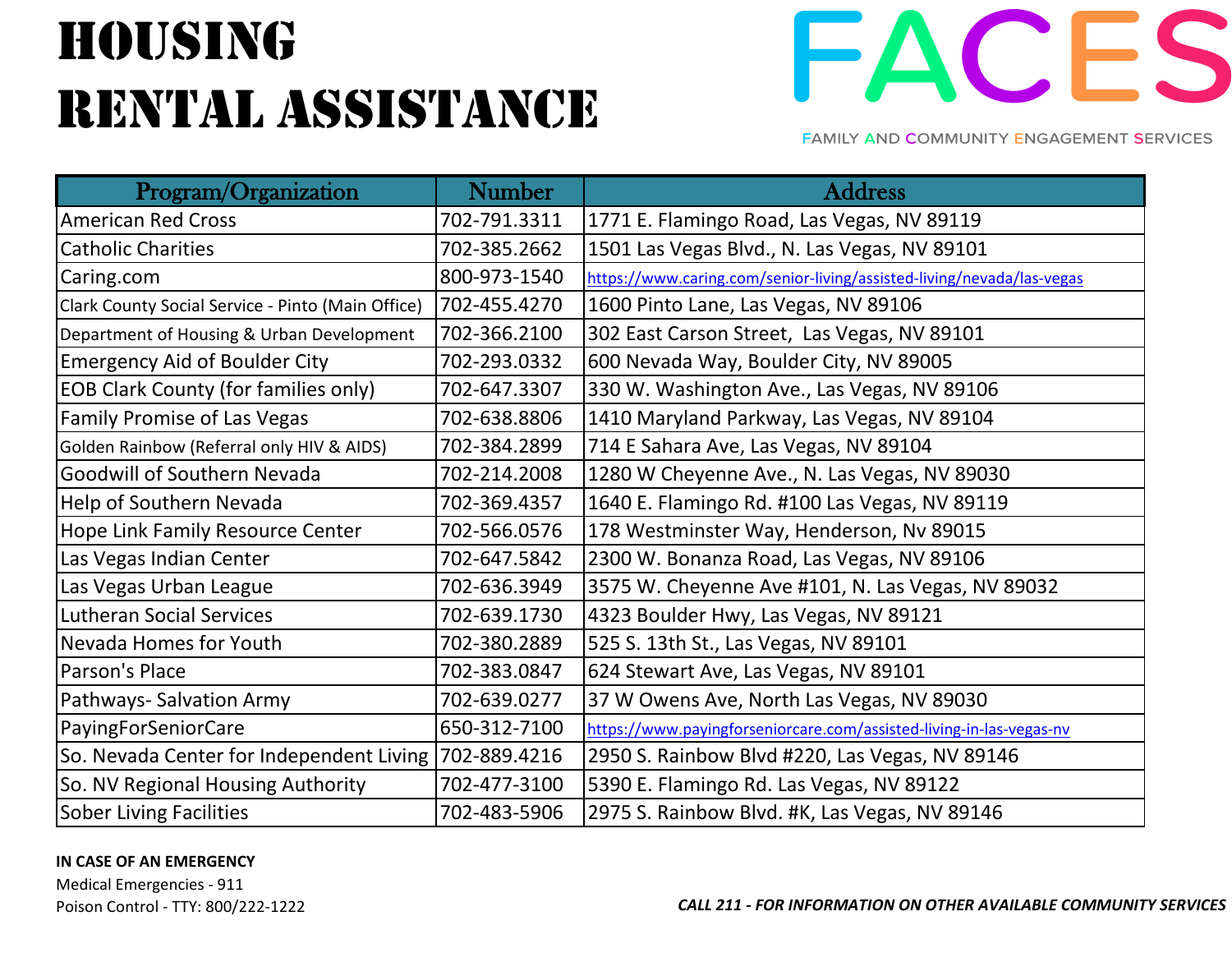# **HOUSING** RENTAL ASSISTANCE



| Program/Organization          | Number       | <b>Address</b>                                    |
|-------------------------------|--------------|---------------------------------------------------|
| The Salvation Army            | 702-870.4430 | 2900 Palomino Lane Las Vegas, NV 89107            |
| United Labor Agency of Nevada | 702-648-3500 | 1201 N. Decatur Blvd #106, Las Vegas, NV 89108    |
| Veteran's Affairs             | 702-251-7873 | 1919 S. Jones Blvd., #A, Las Vegas, NV 89146      |
| Veteran's Homeless Outreach   | 702-636-4077 | 926 W. Owens Ave., Las Vegas, NV 89106            |
| Women's Development Center    | 702-796-7770 | 7530 W. Sahara Ave. Ste. 105, Las Vegas, NV 89117 |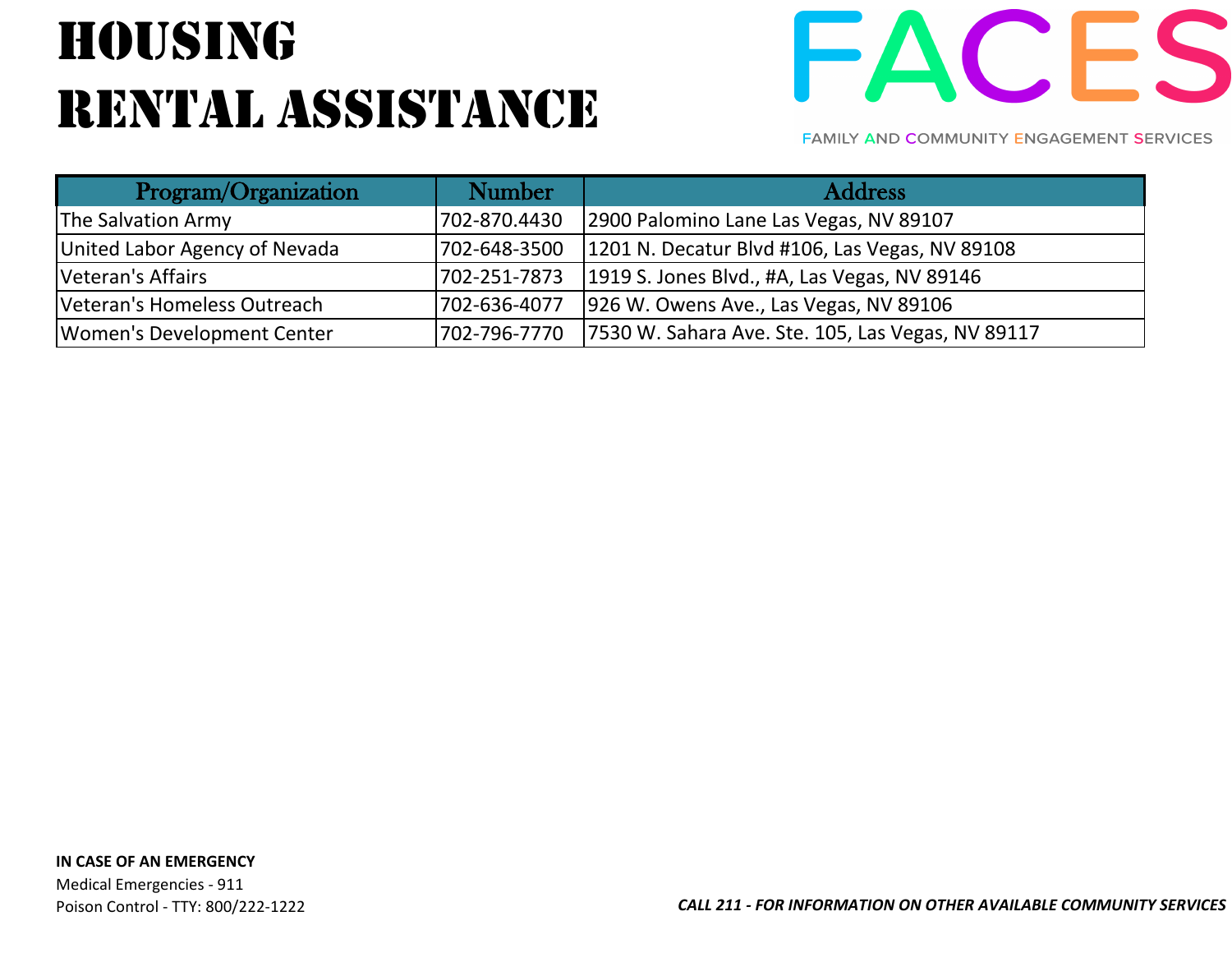## Employment training assistance



| <b>Program/Organization</b>                                     | <b>Number</b> | <b>Address</b>                                    |
|-----------------------------------------------------------------|---------------|---------------------------------------------------|
| <b>Catholic Charities of Southern Nevada</b>                    | 702-387-2284  | 1504 N. Main St., Las Vegas, NV 89101             |
| Clark County School District Dept. of Adult Educat 702-799-8650 |               | 2701 E. St. Louis Ave #A, Las Vegas, NV 89104     |
| College of Southern Nevada Cheynne                              | 702-651-4000  | 3200 E. Cheyenne Ave., N. Las Vegas, NV 89030     |
| College of Southern Nevada Charleston                           | 702-651-5000  | 6375 W. Charleston Blvd., Las Vegas, NV 89146     |
| College of Southern Nevada Henderson                            | 702-651-3000  | 700 College Drive, Henderson, NV 891002           |
| <b>Culinary Academy of Las Vegas</b>                            | 702-924-2100  | 710 W. Lake Mead Blvd, N. Las Vegas, NV 89030     |
| Foundation for an Independent Tomorrow                          | 702-367-4348  | 1931 Stella Lake Drive, Las Vegas, NV 89106       |
| <b>Goodwill Career Connections</b>                              | 702-214-2026  | 3700 S Maryland Pkwy, Las Vegas, NV 89169         |
| Help of Southern Nevada                                         | 702-369-4357  | 1640 E. Flamingo Road #100, Las Vegas, NV 89119   |
| <b>Key Foundation</b>                                           | 702-384-0202  | 1001 North A St., N. Las Vegas, NV 89101          |
| Las Vegas Indian Center                                         | 702-647-5842  | 2300 W. Bonanza Road, Las Vegas, NV 89106         |
| Las Vegas Community Services                                    | 702-229-2330  | 495 S. Main Street, Las Vegas, NV 89101           |
| Nevada Bureau of Vocational Rehabilitation                      | 702-486-5230  | 3016 W. Charleston Blvd #200, Las Vegas, NV 89102 |
| Nevada Bureau of Vocational Rehabilitation                      | 702-486-0350  | 6330 W. Charleston Blvd #190, Las Vegas, NV 89146 |
| Nevada Bureau of Vocational Rehabilitation                      | 702-486-7923  | 2800 E St Louis Ave, Las Vegas, NV 89104          |
| Nevada Job Connect                                              | 702-486-0100  | 3405 South Maryland Parkway, Las Vegas, NV 89169  |
| Nevada Partners                                                 | 702-924-2100  | 710 W. Lake Mead Blvd, N. Las Vegas, NV 89030     |
| NV Dep. of Employment Rehabilitation                            | 702-486-7923  | 2800 E. St. Louis Ave, Las Vegas, NV 89104        |
| Urban League                                                    | 702-636-3949  | 3575 W. Cheyenne Ave #101, Las Vegas, NV 89032    |
| Veteran's Affairs                                               | 800-827-1000  |                                                   |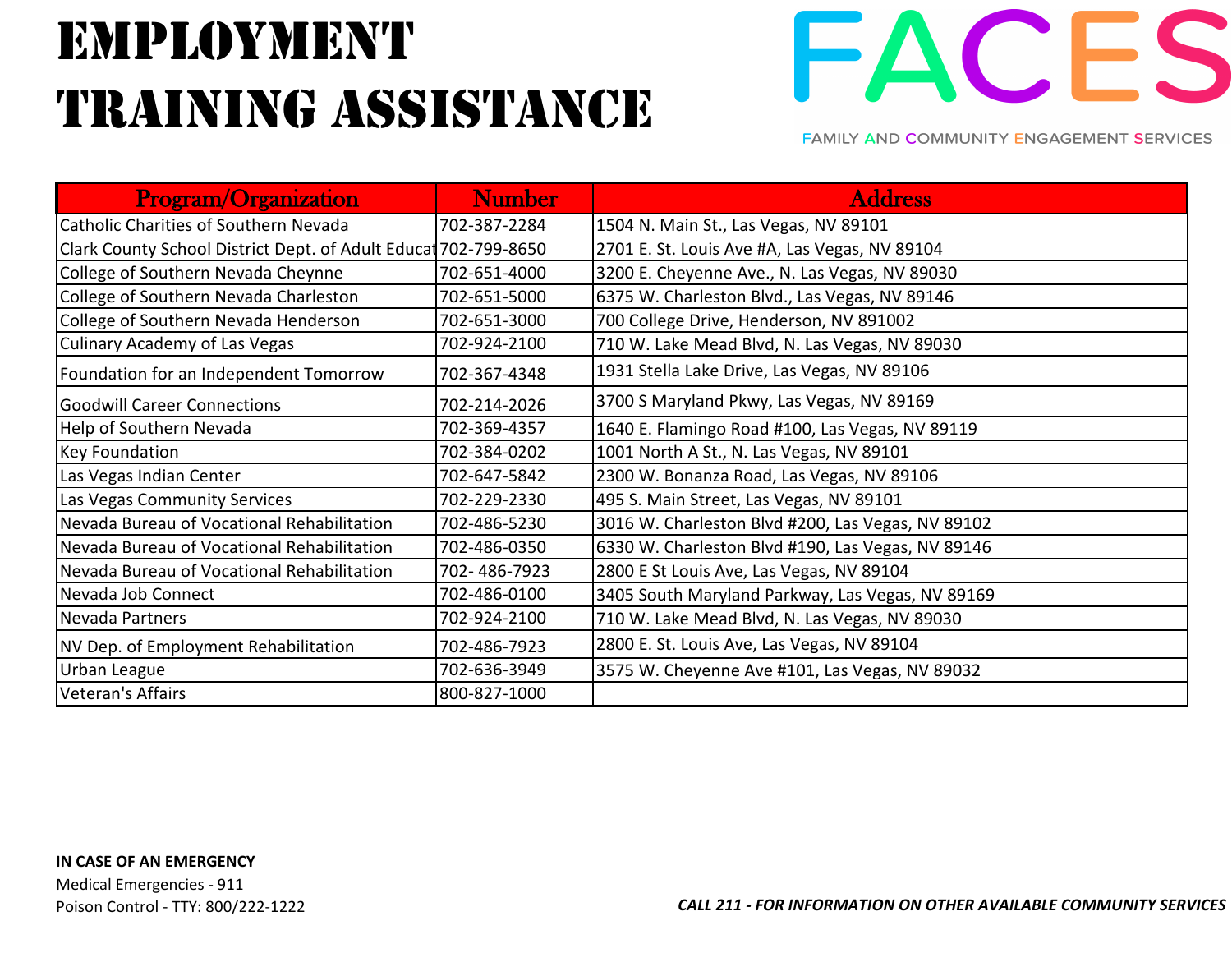## utilities Assistance



| Program/Organization                        | <b>Number</b> | <b>Address</b>                                       |
|---------------------------------------------|---------------|------------------------------------------------------|
| <b>Catholic Charities</b>                   | 702-385-2662  | 1501 Las Vegas Blvd. N. Las Vegas, NV 89101          |
| Church of Jesus Christ of Latter Day Saints |               | www.lds.org                                          |
| Help of Southern Nevada                     | 702-369-4357  | 1640 E. Flamingo Rd. #100, Las Vegas, NV 89119       |
| <b>Hopelink</b>                             | 702-566-0576  | 178 Westminster Way, Henderson, NV 89015             |
| Jewish Family Service                       | 702-732-0304  | Applicants of the Jewish Faith                       |
| Las Vegas Urban League                      | 702-636-3949  | 930 W. Owens, Las Vegas, NV 89106                    |
| Lutheran Social Services                    | 702-639-1730  | 51 North Pecos Road #109-113 Las Vegas, NV 89101     |
| <b>NV Energy</b>                            | 702-402-5555  | <b>Project Reach</b>                                 |
| <b>Red Cross Smoke Alarm Assistance</b>     | 702-697-1707  | http://www.redcross.org/local/nevada/southern-nevada |
| The Salvation Army                          | 702-649-8240  | 1581 N. Main Street, Las Vegas, NV 89101             |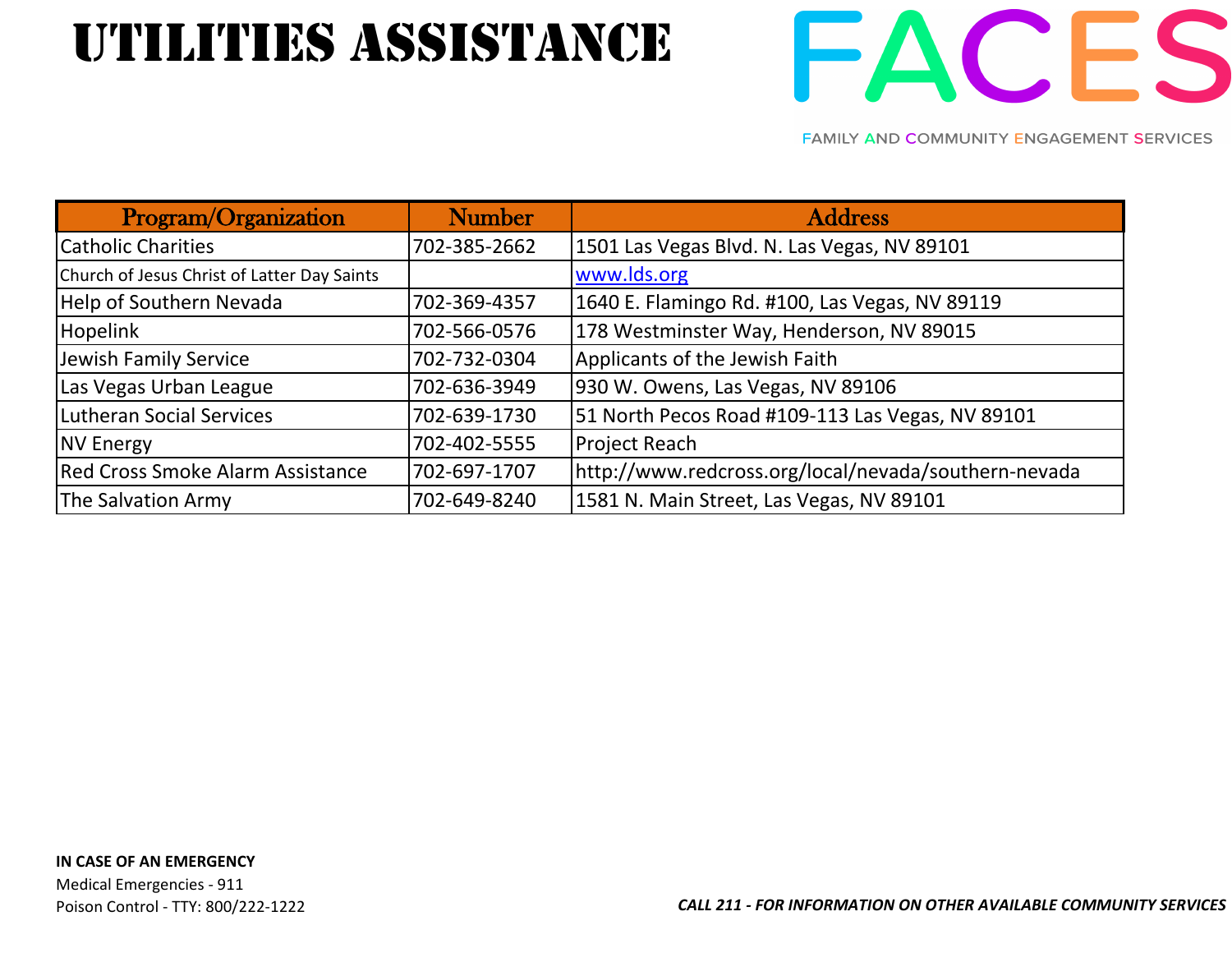## PARENTING ASSISTANCE



**FAMILY AND COMMUNITY ENGAGEMENT SERVICES** 

| <b>Program/Organization</b>                           | <b>Number</b> | <b>Address</b>                                            |
|-------------------------------------------------------|---------------|-----------------------------------------------------------|
| <b>Baby Steps</b>                                     | 702-383-7318  | 1800 W. Charleston Blvd., Las Vegas, NV 89102             |
| <b>Baby Your Baby</b>                                 | 702-395-3536  | 3211 N. Tenaya Way, Las Vegas, NV 89129                   |
| <b>Baby's Bounty</b>                                  | 702-485-2229  | 3400 W. Desert Inn Road, Las Vegas, NV 89102              |
| Catholic Charities - Nellis Air Force Base WIC Clinic | 702-643-3464  | 4349 Duffer Drive, Las Vegas, NV 89191                    |
| <b>Catholic Charities - WIC Henderson</b>             | 702-558-3129  | 270 E. Horizon Street #109, Henderson, NV 89015           |
| <b>Catholic Charities - WIC Owens</b>                 | 702-366-2069  | 1511 Las Vegas Boulvard N., Las Vegas, NV 89101           |
| <b>Family to Family Connection</b>                    | 702 870-9583  | 7151 Cascade Valley Court, Suite 104, Las Vegas, NV 89128 |
| LV Urban League - WIC Flamingo East                   | 702-476-9561  | 3320 E. Flamingo Road #50, Las Vegas, NV 89121            |
| LV Urban League - WIC Flamingo West                   | 702-227-1573  | 6480 W. Flamingo Drive # B, Las Vegas, NV 89103           |
| Nevada Health Center-Bower                            | 702-636-5400  | 400 Palo erde Drive, Henderson, NV 89015                  |
| Nevada Health Center - Cambridge                      | 702-307-5415  | 3900 Cambridge Street # 102, Las Vegas, NV 89119          |
| Nevada Health Center - Eastern                        | 800-787-2568  | 2212 S. Eastern Ave, Las Vgeas, NV 89104                  |
| Nevada Health Center - Henderson                      | 702-868-0327  | 98 E. Lake Mead #103, Henderson, NV 89030                 |
| Nevada Health Center - Las Vegas                      | 702-307-4635  | 47 W. Owens Ave., N. Las Vegas, NV 89030                  |
| Nevada Health Center- MLK                             | 702-383-1961  | 1799 Mount Mariah Drive, Las Vegas, NV 89106              |
| Nevada Health Center - North Las Vegas                | 702-214-5948  | 2225 Civic Center Drive #224, N. Las Vegas, NV 89030      |
| Nevada Health Center - CP Squires                     | 702-220-9905  | 1312 E. Tonopah Ave., N. Las Vegas, NV 89030              |
| Nevada Health Center - WIC Bonanza                    | 702-220-9930  | 5001 E. Bonanza Road # 104, Las Vegas NV 89110            |
| Nevada Health Center - WIC Cambridge                  | 702-220-9934  | 3900 Cambridge St. #202, Las Vegas, NV 89119              |
| Nevada Health Center - WIC Decatur                    | 702-220-9944  | 4601 W. Sahara Avenue #I, Las Vegas, NV 89102             |
| Nevada Health Center - WIC Gown                       | 702-220-9926  | 3650 N. Rancho Dr. #101. Las Vegas, NV 89130              |
| Nevada Health Center - WIC MLK                        | 702-220-9928  | 1700 Wheeler Peak Dr., Las Vegas, NV 89106                |

**IN CASE OF AN EMERGENCY** 

Medical Emergencies - 911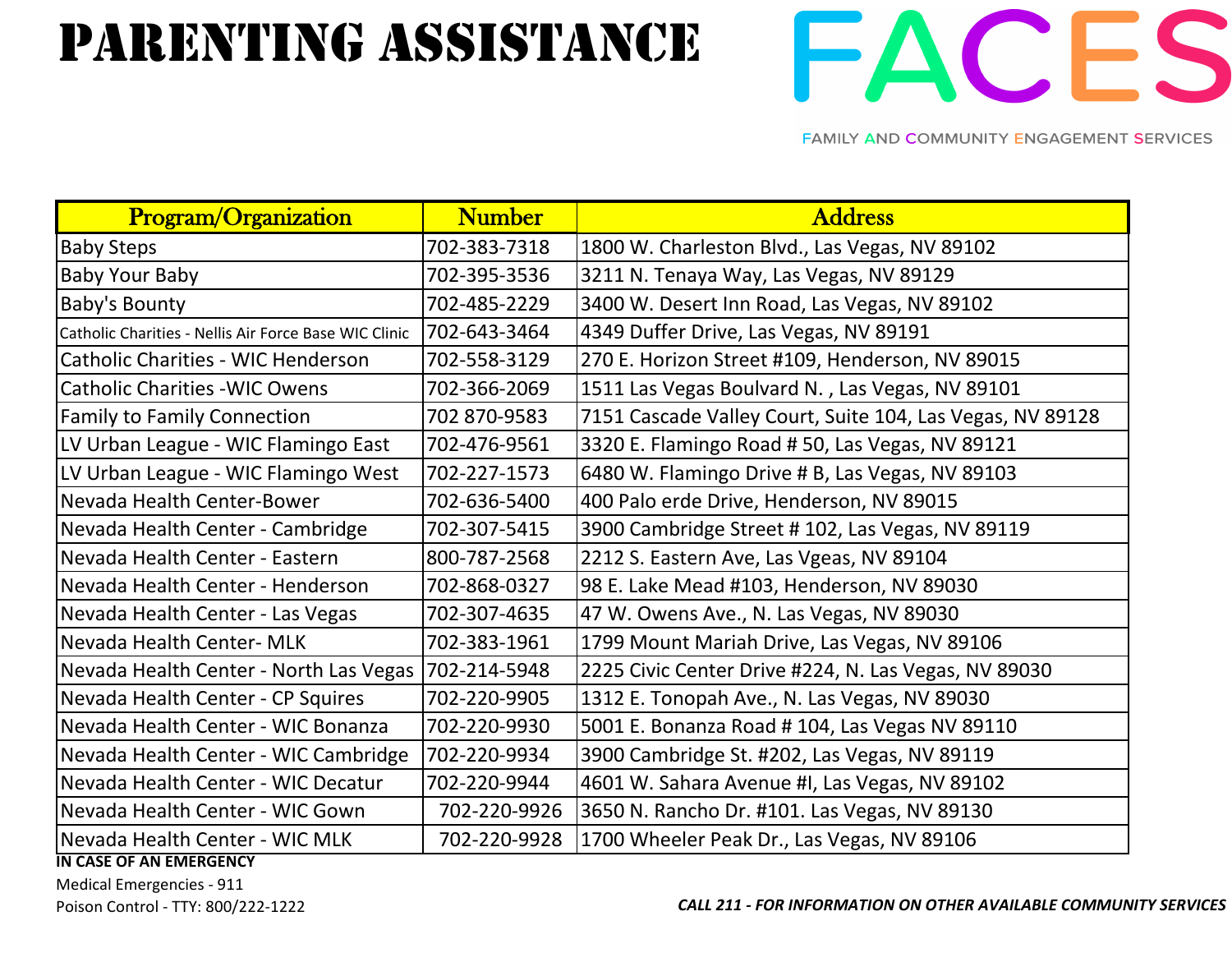## PARENTING ASSISTANCE



| <b>Program/Organization</b>                                  | <b>Number</b> | <b>Address</b>                                     |
|--------------------------------------------------------------|---------------|----------------------------------------------------|
| Nevada Health Center - WIC NLV                               | 702-220-6096  | 2225 Civic Center Dr. #150, N Las Vegas, NV 89030  |
| Nevada Health Center - WIC Tropicana                         | 702-220-9929  | 5486 Boulder Highway, Las Vegas, Nv 89122          |
| <b>Parenting Project</b>                                     | 702-455-5295  | 3900 Cambridge Street #203, Las Vegas, NV 89119    |
| <b>SAFY of Nevada</b>                                        | 702-385-5331  | 4285 N. Rancho Dr. #130, Las Vegas, NV 89130       |
| <b>Shade Tree</b>                                            | 702-385-0072  | 1 West Owens Drive, Las Vegas, NV 89030            |
| U.S. Social Security Administration                          | 800-772-1213  | 1250 S. Buffalo Dr. #150 Las Vegas, NV             |
| Southern Nevada Children First                               | 702-487-5665  | 3755 W. Lake Mead Road, N. Las Vegas, NV 89032     |
| St. Rose-WIC Henderson                                       | 702-616-4905  | 2651 Paseo Verde Parkway #180, Henderson, NV 89074 |
| St. Rose-WIC West                                            | 702-616-4905  | 7220 S. Cimarron Road #195, Las Vegas, NV 89113    |
| Sunrise Children's Foundation - WIC Meadows                  | 702-646-5600  | 3838 Meadows Lane, Las Vegas, NV 89107             |
| Sunrise Children's Foundation - WIC Mesquite                 | 702-346-3030  | 312 Mesquite Boulevard #10, Mesquite, NV 89027     |
| Sunrise Children's Foundation - WIC Sahara                   | 702-385-2100  | 1000 East Sahara Avenue #101, Las Vegas, NV 89104  |
| Sunrise Children's Foundation - WIC Las Vegas                | 702-643-2515  | 3603 Las Vegas Boulevard #110, Las Vegas, NV 89115 |
| Sunrise Childrens Foundation - WIC N Las Vegas 702-633-7513  |               | 602 W Brooks Ave, North Las Vegas, NV 89030        |
| Sunrise Childrens Foundation - WIC Desert Inn   702-380-1725 |               | 2795 E Desert Inn Rd #100, Las Vegas, NV 89121     |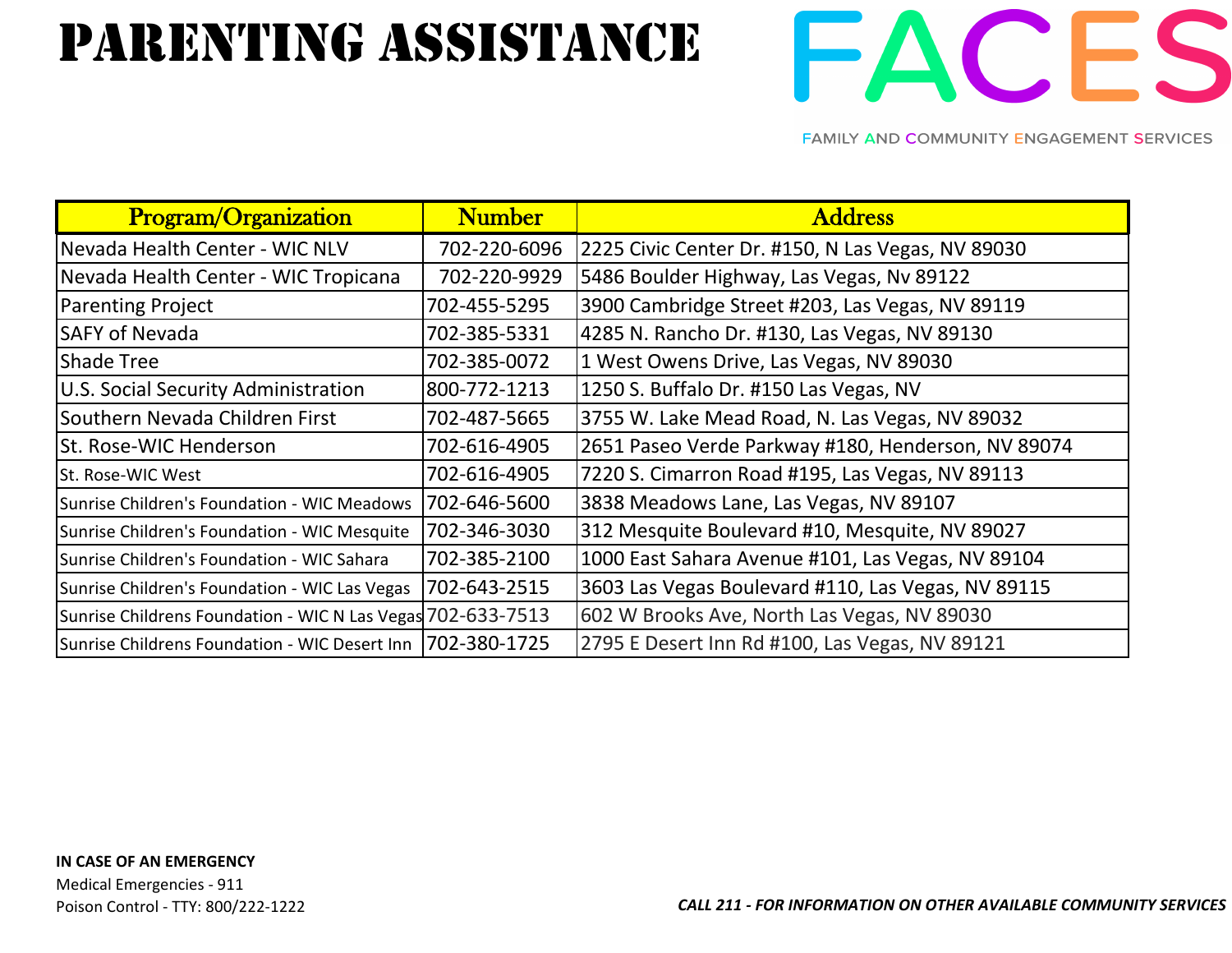## **TEEN SERVICES**



| Program/Organization                               | <b>Number</b> | <b>Address</b>                                   |
|----------------------------------------------------|---------------|--------------------------------------------------|
| Boys Town                                          | 702-642-7070  | 821 N. Mojave Road, Las Vegas, NV 89101          |
| Center for Compassionate Care                      | 702-796-3167  | 4131 S. Swenson Street, Las Vegas, NV 89119      |
| <b>Empowering 2 Excel</b>                          | 702-633-5096  | 570 W. Cheyenne Ave. #10, N. Las Vegas, NV 89030 |
| <b>Family Promise</b>                              | 702-638-8806  | 1410 Maryland Parkway, Las Vegas, NV 89104       |
| The Huntridge Teen Clinic                          | 702-732-8776  | 2100 S. Maryland Pkwy. #1, Las Vegas, NV 89104   |
| Nevada Homes for Youth                             | 702-380-2889  | 525 S. 13th Street, Las Vegas, NV 89101          |
| Nevada Partnership for Homeless Youth 702-383-1332 |               | 4981 Shirley St, Las Vegas, NV 89119             |
| <b>SAFE Place</b>                                  |               | Text -Safe to 4Help (44357)                      |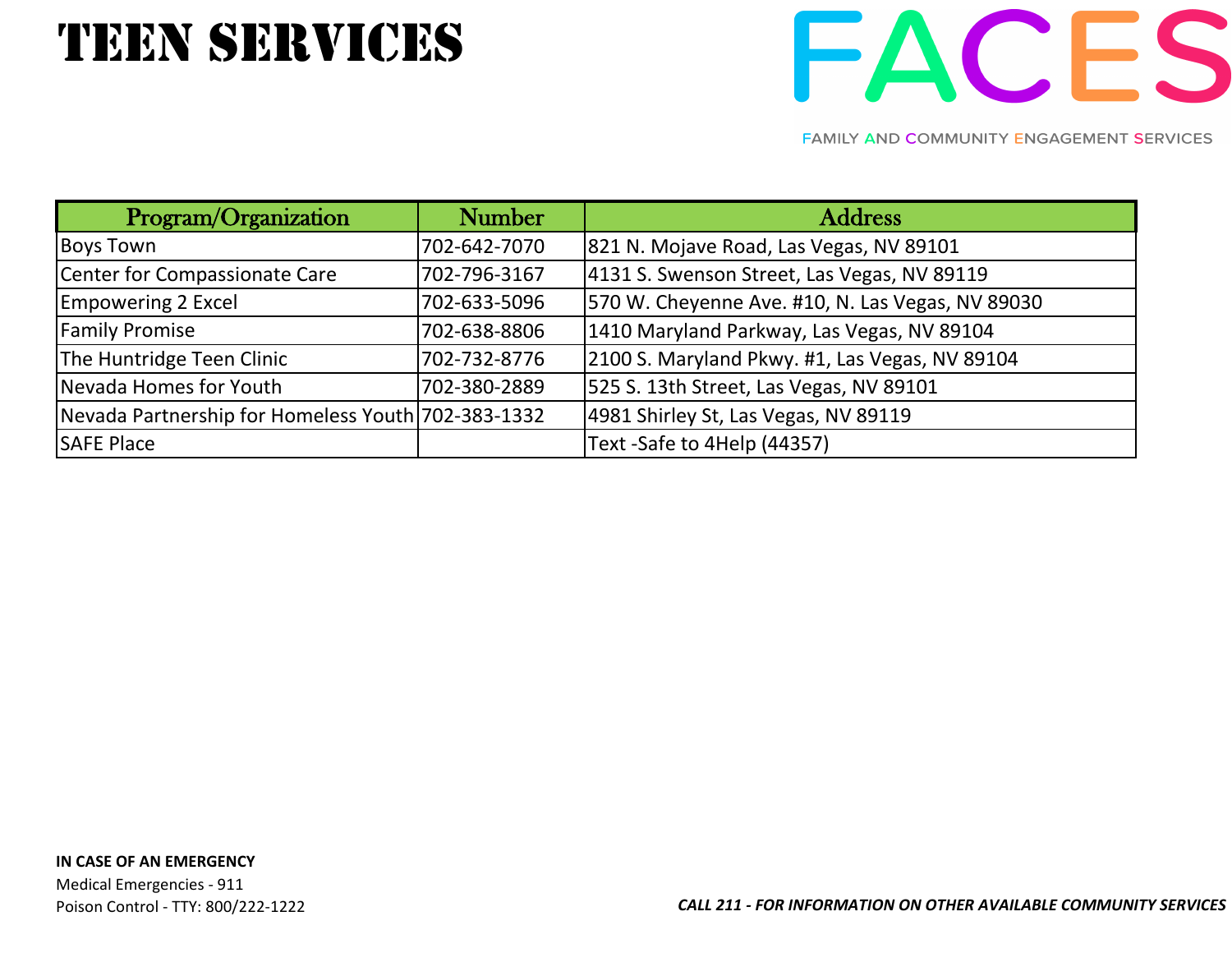## fAMILY RESOURCE **CENTERS**



| Program/Organization              | <b>Number</b> | <b>Address</b>                                   |
|-----------------------------------|---------------|--------------------------------------------------|
| Boys & Girls Club Lied Memorial   | 702-368-0317  | 2850 Lindell Road, Las Vegas, NV 89146           |
| Children's Advocacy               | 702-228-1869  | 5258 S. Eastern Ave #151, Las Vegas, NV 89119    |
| <b>City Impact Foundation</b>     | 702-888-4242  | 950 E. Sahara Ave., Las Vegas NV 89104           |
| <b>East Valley Family Service</b> | 702-631-7098  | 1830 E. Sahara Ave. #103, Las Vegas, NV 89104    |
| <b>Emprowing 2 Excel</b>          | 702-633-5096  | 570 W. Cheyenne Ave. #20, N. Las Vegas, NV 89030 |
| Hearts with Helping Hands         | 702-778-8922  | 101 South Rainbow #1, Las Vegas, NV 89145        |
| HopeLink                          | 702-566-0576  | 178 Westinster Way Henderson, NV 89015           |
| <b>Olive Crest</b>                | 702-221-6224  | 4285 N Rancho Dr, Las Vegas, NV 89130            |
| Operation H.O.P.E                 | 702-734-2223  | 968 East Sahara Ave. Las Vegas, NV 89104         |
| Rosie's Wish                      | 702-399-1666  | 570 W. Cheyenne #20 North Las Vegas, NV 89030    |
| <b>YMCA - Meadows</b>             | 702-877-9622  | 4141 Meadows Lane Las Vegas, NV 89107            |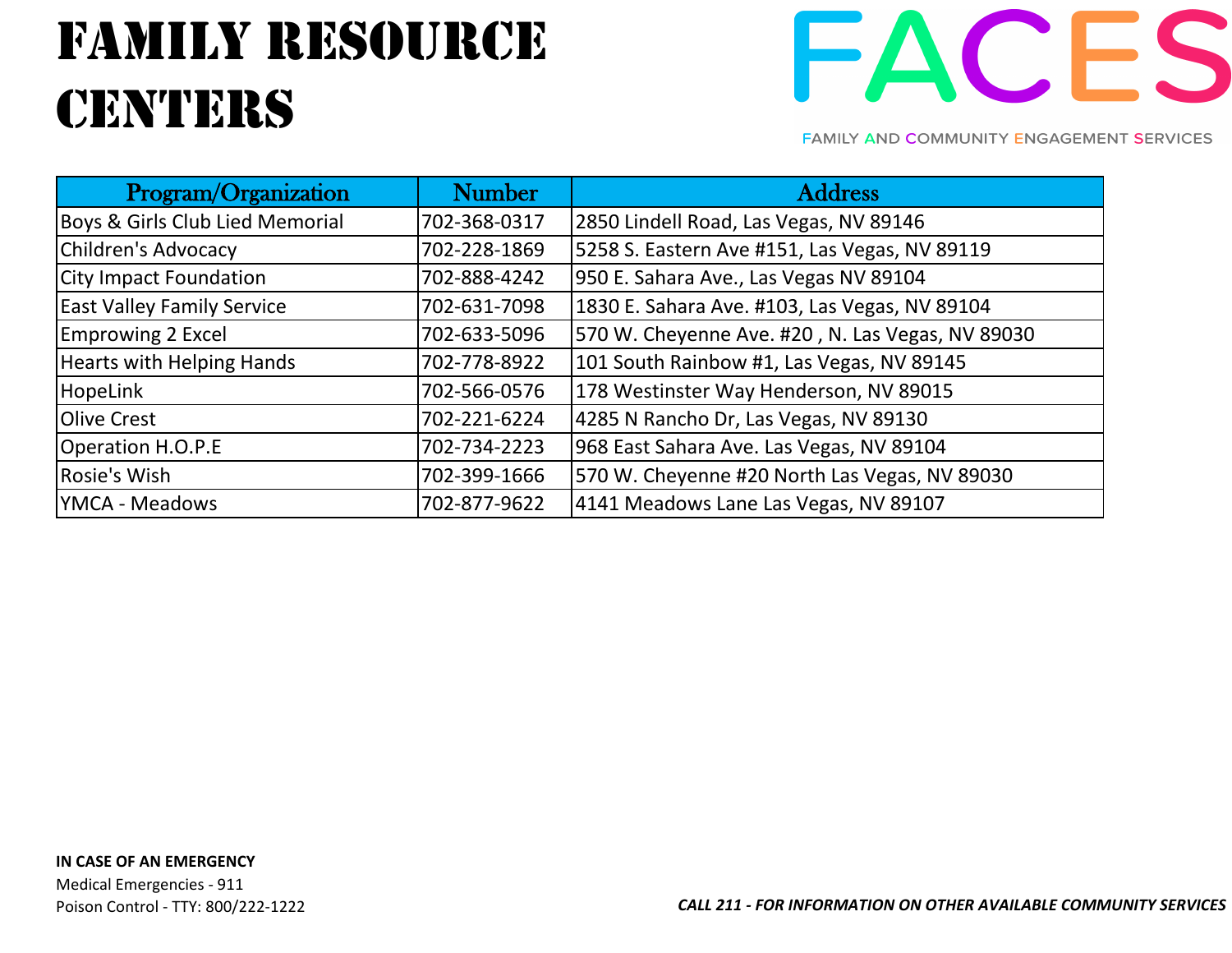## substance abuse **ASSISTANCE**



| Program/Organization                                        | <b>Number</b> | <b>Address</b>                                    |
|-------------------------------------------------------------|---------------|---------------------------------------------------|
| <b>Adelson Clinic for Drug Treatment</b>                    | 702-735-7900  | 3661 South Maryland Parkway, Las Vegas, NV 89169  |
| <b>Al-Anon Family Groups Hotline</b>                        | 702-615-9494  | 740 N. Eastern Ave., Las Vegas, NV 89101          |
| Alcoholic Anonymous Central Office                          | 702-598-1888  | 1431 E. Charleston Blvd. #15, Las Vegas, NV 89104 |
| Bereaved Parents of the USA                                 | 702-845-6125  | 4508 Plano Drive, Las Vegas, NV 89130             |
| Center for Behavioral Health Services                       | 702-796-0660  | 3050 E Desert Inn #116, Las Vegas NV 89121        |
| Community Counseling Center                                 | 702-369-8700  | 714 E Sahara Ave, Las Vegas, NV 89104             |
| Depression and Bipolar Support Alliance So. NV 702-818-5634 |               | 2780 S. Jones Blvd., Las Vegas, NV 89129          |
| <b>Gamblers Anonymous</b>                                   | 702-529-0202  | Local 24 hr. Hotline                              |
| <b>Gamblers Anonymous</b>                                   | 855-222-5542  | National 24 hr. Hotline                           |
| H.O.P.E of Nevada: 24 hr. info. And Helpline                | 702-564-0884  | 411 E. Bonneville Ave #400, Las Vegas, NV 89101   |
| Narcotics Anonymous                                         | 702-369-3362  | 21 E. California Ave., Las Vegas, NV 89104        |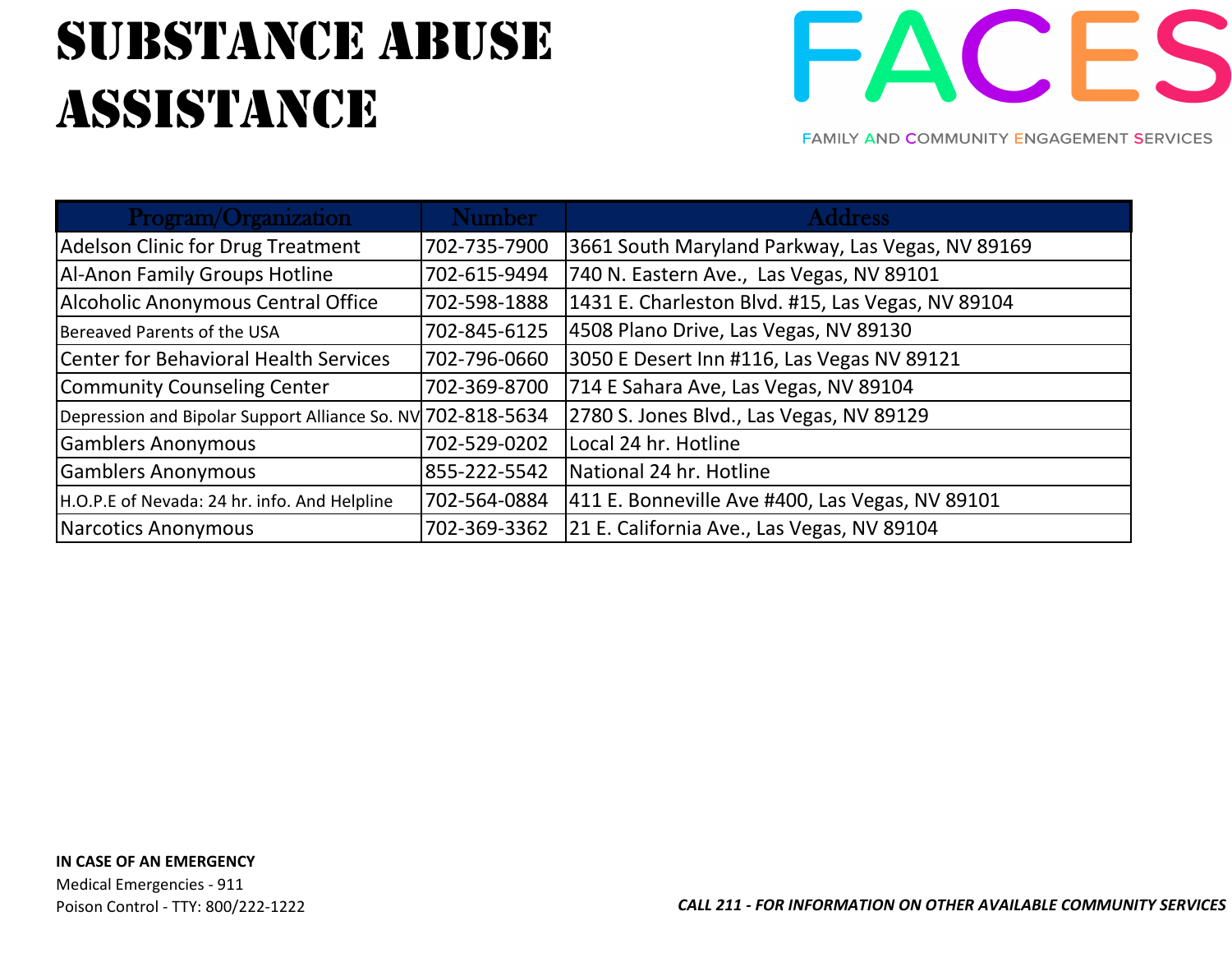## Domestic violence Abuse Assistance



| Program/Organization                                      | <b>Number</b> | <b>Address</b>                                          |
|-----------------------------------------------------------|---------------|---------------------------------------------------------|
| <b>Addiction Helpline</b>                                 | 800-662-357   | 24 hr. Hotline                                          |
| Child Haven                                               | 702-455-2079  | 701 N. Pecos Road, Las Vegas, NV 89101                  |
| <b>Child Protective Services Hotline</b>                  | 702-399-0081  | 500 S. Grand Central Parkway, Las Vegas, NV 89155       |
| Family & Child Treatment of Southern Nevada               | 702-258-5855  | 6431 W Sahara Ave #200, Las Vegas, NV 89145             |
| Las Vegas Metro Police Department                         | 702-828-3364  | 400 S. Martin L. King Boulevard Las Vegas, Nevada 89106 |
| National Domestic Violence Hotline                        | 800-799-7233  | Hotline                                                 |
| National Runaway Switchboard                              | 800-786-2929  | Hotline                                                 |
| Nevada AIDS Hotline                                       | 702-636-1800  | Hotline                                                 |
| S.A.F.E. House                                            | 702-451-4203  | 921 American Pacific Drive # 300, Henderson, NV 89155   |
| <b>SafeNest</b>                                           | 702-646-4981  | Hotline                                                 |
| <b>SafeNest</b>                                           | 702-877-0133  | 3900 Meadows Ln, Las Vegas, NV 89107                    |
| Senior Citizens Protective Services                       | 702-455-7051  | 3900 Cambridge St. Las Vegas, NV 89119                  |
| Southern Nevada Area of Alcoholics Anonymous 702-598-1888 |               | 1431 E Charleston Blvd #15, Las Vegas, NV 89104         |
| Suicide Prevention Center of Clark County                 | 800-273-8255  | <b>National Hotline</b>                                 |
| The Rape Crisis Center                                    | 702-385-2153  | 801 S. Rancho Dr. #B-2, Las Vegas, NV 89106             |
| The Rape Crisis Center Hotline                            | 800-656-4673  | Hotline                                                 |
| <b>Victims of Crimes</b>                                  | 702-486-2740  | 2200 S. Rancho Dr. #130, Las Vegas, NV 89102            |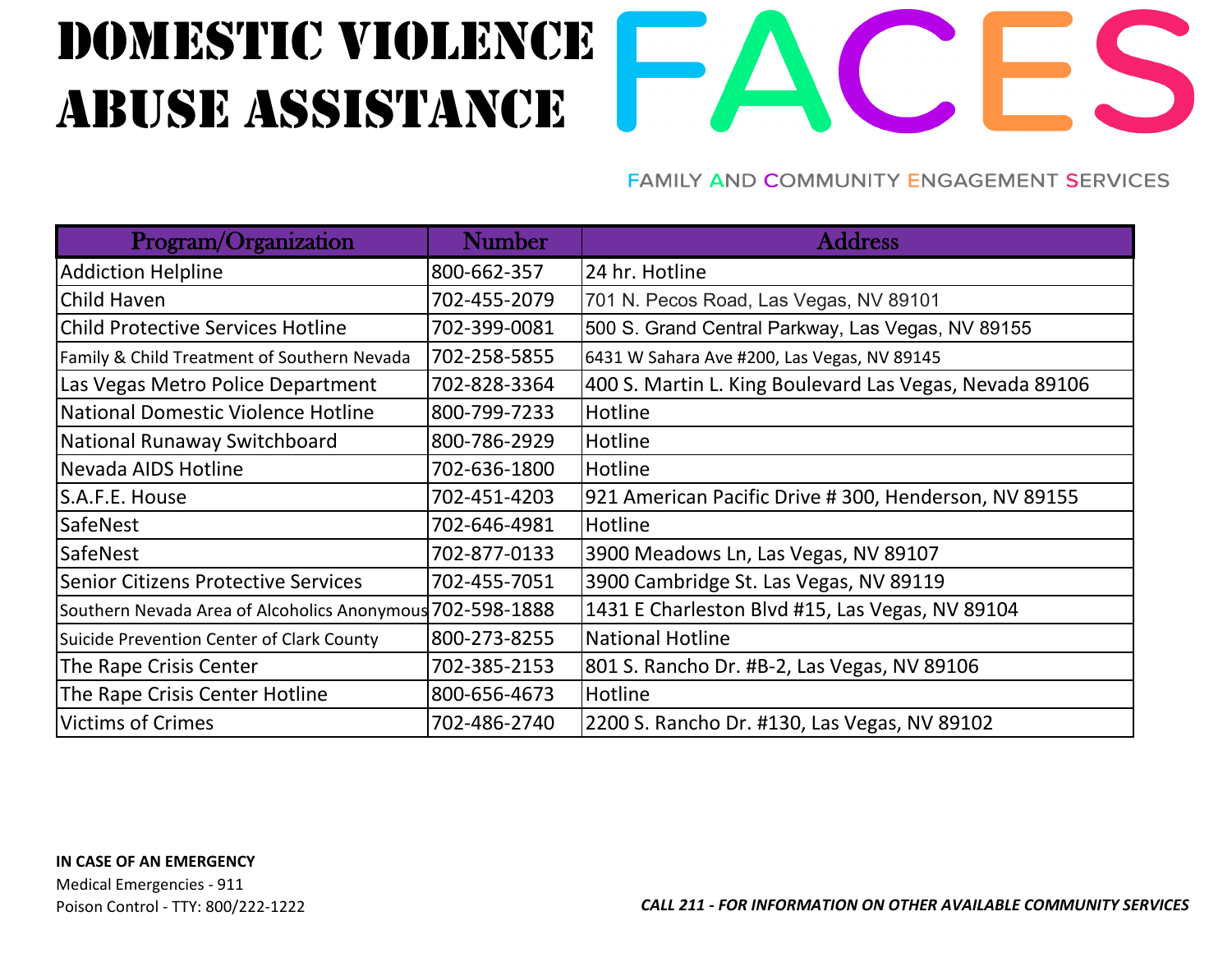## MENTAL HEALTH **ASSISTANCE**



| Program/Organization                     | <b>Number</b> | <b>Address</b>                                           |
|------------------------------------------|---------------|----------------------------------------------------------|
| Center for Individual, Couple and Family | 702-895-3106  | 4505 Maryland Parkway, Las Vegas, NV 89154               |
| Community Luthern Church Support Groups  | 702-458-2241  | 3720 E. Tropicana Avenue, Las Vegas, NV 89121            |
| Family and Child Treatment               | 702-258-5855  | 8080 W. Sahra Ave #D, Las Vegas, NV 89117                |
| <b>Hope Counseling Services</b>          | 702-437-4673  | 6600 W. Charleston #140, Las Vegas, NV 89146             |
| National Alliance for the Mentally III   | 800-273-8255  | Information Help-line                                    |
| National Alliance for the Mentally III   | 702 -219-1675 | 800 N Rainbow Blvd #130, Las Vegas, NV 89107             |
| Spring Mountain Sahara Treatment         | 702-873-2400  | 5460 W. Sahara Avenue, Las Vegas, NV 89146               |
| Veteran's Mental Health                  | 702-791-9060  | 3525 W Cheyenne Ave Suite 106, North Las Vegas, NV 89032 |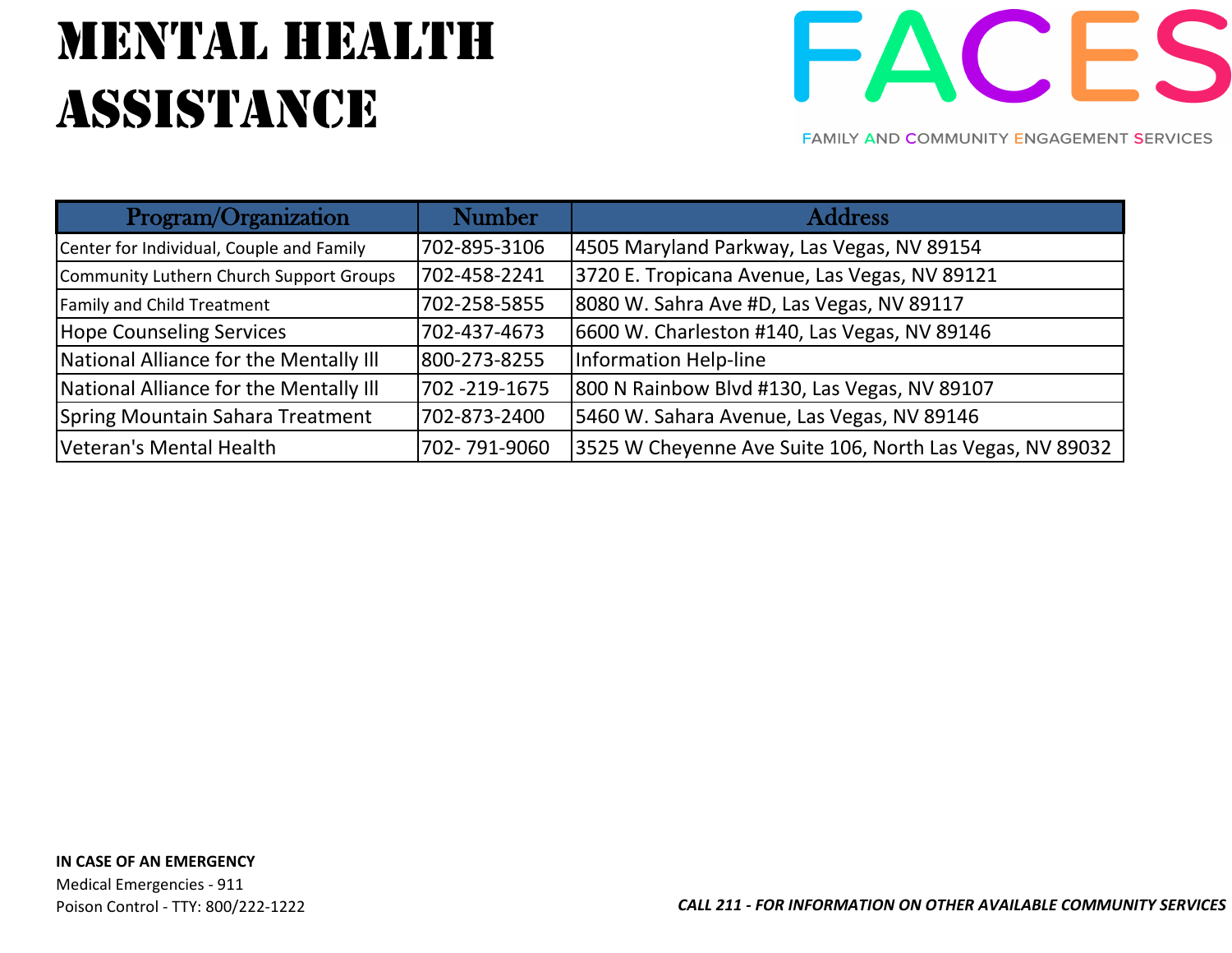## nEVADA HEALTH LINK **AGENCIES**



| Program/Organization                | <b>Number</b> | <b>Address</b>                               |
|-------------------------------------|---------------|----------------------------------------------|
| Child Care Development Fund Program | 702-570-7722  | 2920 S. Rainbow Blvd. Las Vegas, NV 89103    |
| <b>Clark County Library</b>         | 702-507-3400  | 1401 E. Flamingo Rd. Las Vegas NV 89119      |
| <b>Enterprise Library</b>           | 702-507-3760  | 25 E. Shelbourne Ave. Las Vegas, NV 89123    |
| <b>Whitney Library</b>              | 702-507-4010  | 5175 E. Tropicana Ave. Las Vegas, NV 89122   |
| <b>East Valley Family Services</b>  | 702-631-7098  | 1830 E Sahara Ave #103, Las Vegas, NV 89104  |
| Latin Chamber of Commerce           | 702-385-7367  | 300 N 13th St, Las Vegas, NV 89101           |
| Mi Familia Vota                     | 702-776-8205  | 730 N Eastern Ave #120, Las Vegas, NV 89101  |
| Nevada Health Center - Bower        | 800-787-2568  | 400 Palo Verde Dr., Henderson, NV 89015      |
| Nevada Health Center - Eastern      | 800-787-2568  | 2212 S. Eastern Ave. Las Vegas, NV 89104     |
| Nevada Health Center CP Squires     | 800-787-2568  | 1312 E. Tonopah Ave., Las Vegas, NV 89030    |
| Nevada Health Center- NLV           | 800-787-2568  | 2225 Civic Center Drive, NLV, NV 89030       |
| Nevada Health Center-Enterprise     | 800-787-2568  | 1700 Wheeler Peak Dri., Las Vegas, NV 89106  |
| Nevada Health Center - Cambridge    | 800-787-2568  | 3900 Cambridge St. #101 Las Vegas, NV 89119  |
| University Medical Center of So. NV | 702-383-2000  | 1800 W. Charleston Blvd. Las Vegas, NV 89102 |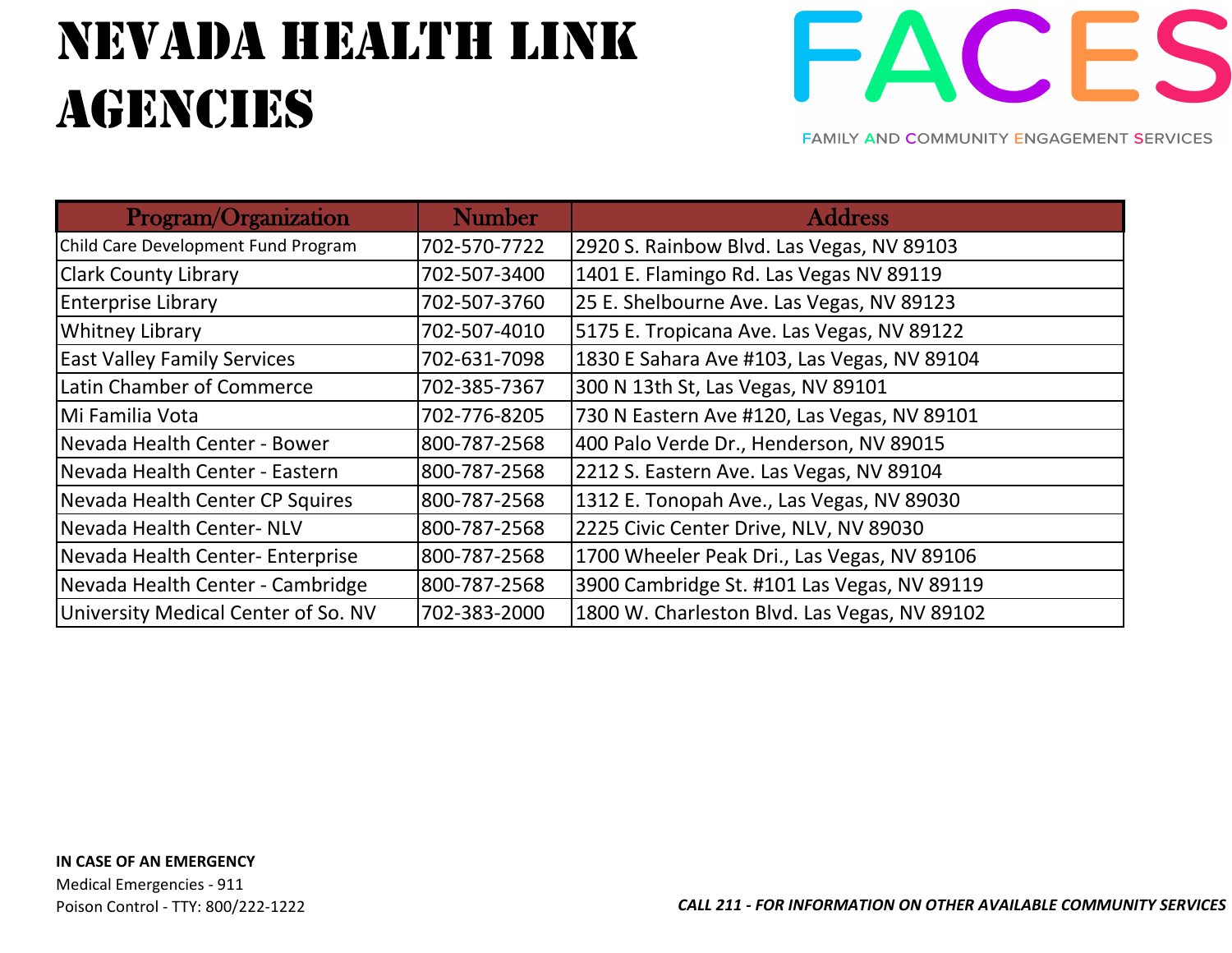# ADULT HEALTH CLINICS FACES

| Program/Organization                   | <b>Number</b> | <b>Address</b>                                    |
|----------------------------------------|---------------|---------------------------------------------------|
| Cambridge Family Health Center         | 800-787-2568  | 3900 Cambridge Ave. #102, Las Vegas, NV 89119     |
| Community Outreach Medical Center      | 702-657-3873  | 1090 E Desert Inn Rd Ste 200, Las Vegas, NV 89104 |
| Eldorado Medical Center                | 702-649-3736  | 1905 Civic Center, N. Las Vegas, NV 89030         |
| <b>Guadalupe Medical Center</b>        | 702-384-1110  | 731 N. Nellis Blvd. Las Vegas, NV 89104           |
| <b>Guadalupe Medical Center</b>        | 702-384-1110  | 1219 E. Charleston, Las Vegas, NV 89104           |
| <b>Guadalupe Medical Center</b>        | 702-384-1110  | 1440 N. Eastern Ave., Las Vegas, NV 89101         |
| <b>Guadalupe Medical Center</b>        | 702-384-1110  | 6804 W. Cheyenne Ave., Las Vegas, NV 89108        |
| <b>Guadalupe Medical Center</b>        | 702-384-1110  | 1060 N Rancho Drive, Las Vegas, NV 89106          |
| NV Adult Day Health Care Center        | 702-319-4600  | 2008 S. Jones Blvd. Las Vegas, NV 89146           |
| NV Adult Day Health Care Center        | 702-384-3746  | 330 N. 13th Street, Las Vegas, NV 89101           |
| <b>NV Adult Day Health Care Center</b> | 702-778-1234  | 8695 S. Eastern Ave. Las Vegas, NV 89123          |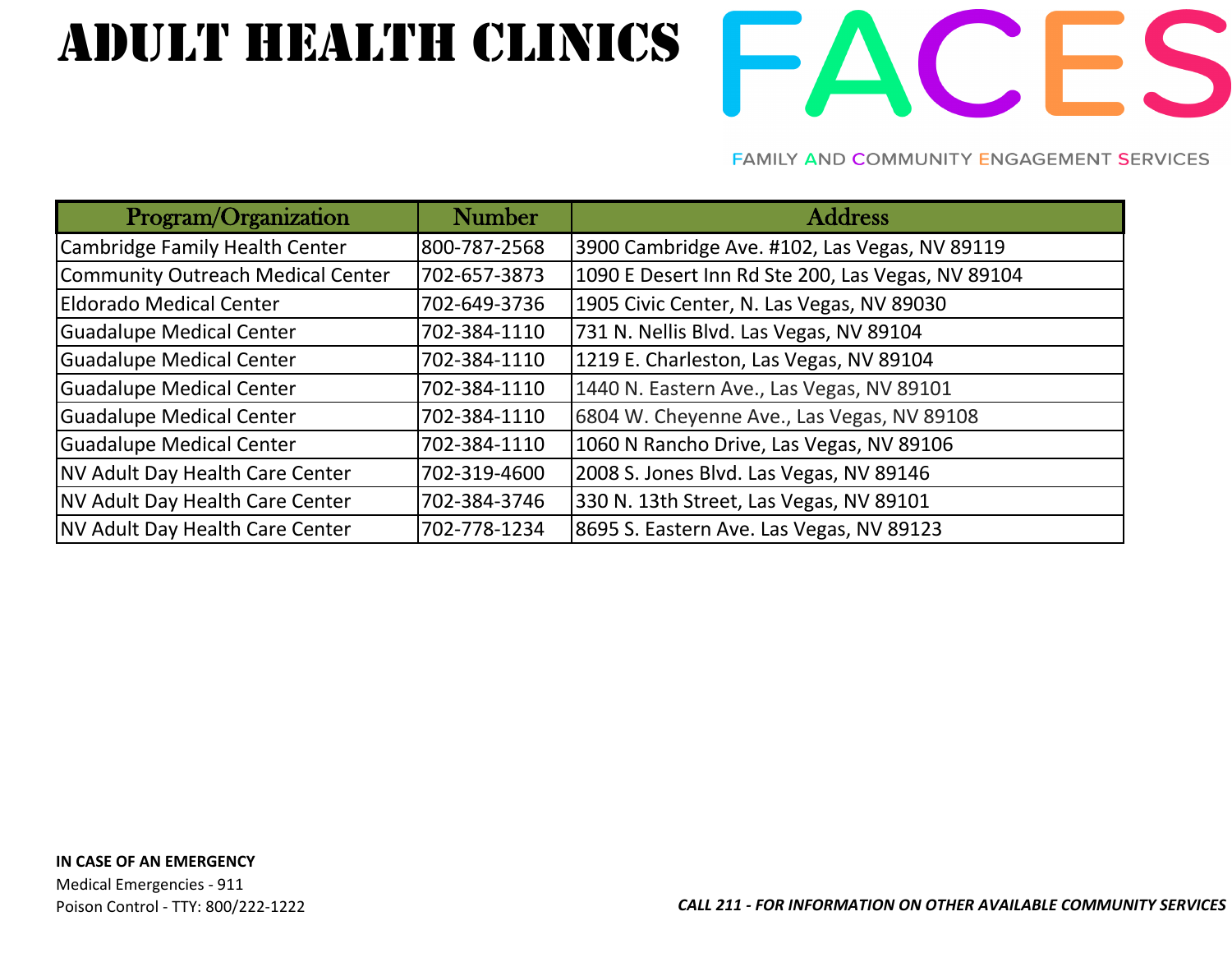## **SHELTERS**

# FACES

| Program/Organization                    | <b>Number</b> | <b>Address</b>                                        |
|-----------------------------------------|---------------|-------------------------------------------------------|
| Catholic Charities of Southern Nevada   | 702.387-2662  | 1501 Las Vegas Boulevard, N. Las Vegas, NV 89101      |
| <b>Family Promise of Las Vegas</b>      | 702-638-8806  | 1410 Maryland Parkway, Las Vegas, NV 89104            |
| Las Vegas Rescue Mission/Family Shelter | 702-382-1766  | 480 W. Bonanza Road, Las Vegas, NV 89101              |
| S.A.F.E. House                          | 702-451-4203  | 921 American Pacific Drive # 300, Henderson, NV 89014 |
| Safe Nest for Women                     | 702-877-0133  | 3900 Meadows Lane, Las Vegas, NV 89107                |
| Salvation Army                          | 702-657-0123  | 33 W. Owens Avenue, Las Vegas, NV 89030               |
| Shade Tree Shelter                      | 702-385-0072  | 1 W. Owens Avenue, Las Vegas, NV 89030                |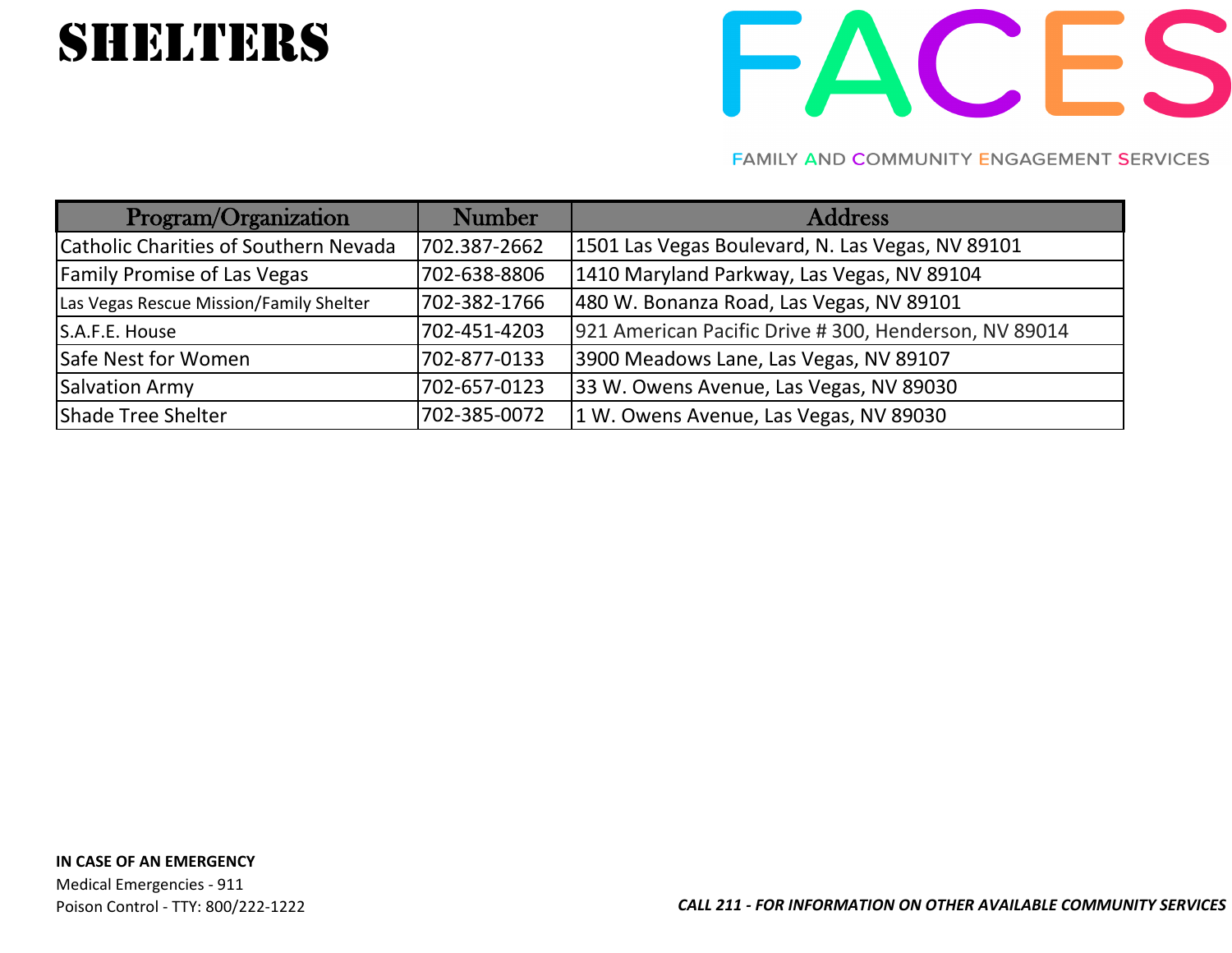## HOMELESS SERVICES

# FACES

| Program/Organization              | <b>Number</b> | <b>Address</b>                             |
|-----------------------------------|---------------|--------------------------------------------|
| <b>Family Promise</b>             | 702-638-8806  | 1410 Maryland Parkway, Las Vegas, NV 89104 |
| <b>Help of Southern Nevada</b>    | 702-369-4357  | 1640 E. Flamingo Rd. #100 Las Vegas, NV    |
| Innovative Concept Transitional   | 702-689-1508  | 4057 Olive Street, Las Vegas, NV 89104     |
| LV Rescue Mission                 | 702-382-1766  | 480 W Bonanza Rd, Las Vegas, NV 89106      |
| Parson Place                      | 702-383-0847  | 624 Stewart Ave, Las Vegas, NV 89101       |
| Safe Nest for Women               | 702-646-4981  | 3900 Meadows Ln, Las Vegas, NV 89107       |
| <b>SAFE Place</b>                 | 866-827-3723  | 4981 Shirley Street, Las Vegas, NV 89119   |
| <b>Salvation Army Path</b>        | 702-399-4403  | 35 W. Owens. Las Vegas, NV 89030           |
| St. Vincent's Help Apartments     | 702-385-2662  | 1521 Las Vegas Blvd N, Las Vegas, NV 89101 |
| The Salvation Army                | 702-870-4430  | 2900 Palomino Lane Las Vegas, NV 89107     |
| The Salvation Army                | 702-399-4403  | 35 W. Owens, N.Las Vegas, NV 89030         |
| The Shade Tree for Women          | 702-385-0072  | 1 W. Owens, N. Las Vegas, NV 89030         |
| <b>Women's Development Center</b> | 702-796-7770  | 4020 Pecos McLeod, Las Vegas, NV 89121     |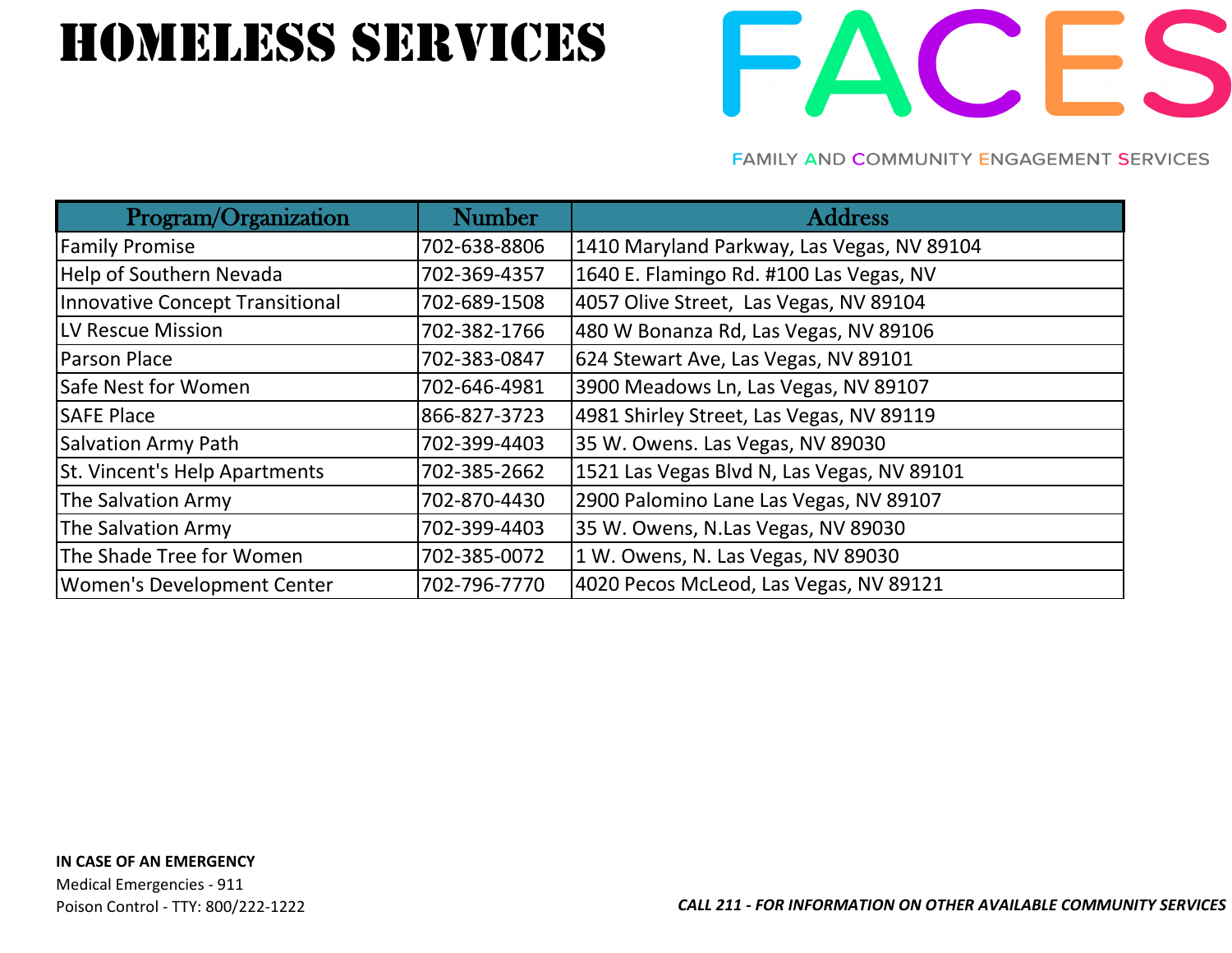## TRANSPORTATION



| Program/Organization                          | <b>Number</b> | <b>Address</b>                                      |
|-----------------------------------------------|---------------|-----------------------------------------------------|
| Angel Flight                                  | 918-749-8992  | Transportation medical services by air for families |
| <b>Greyhound Station</b>                      | 702-384-9561  | 200 S. Main Street, Las Vegas, Nevada 89101         |
| Greyhound Vouchers: Clark Co. Social Services | 702-455-4270  | 1600 Pinto Lane, Las Vegas, Nevada 89155            |
| Help of Southern Nevada                       | 702-369-4357  | 1640 E Flamingo Rd # 100, Las Vegas, NV 89119       |
| LogistiCare Solutions LLC                     | 888-737-0831  | 3280 N Cimarron Rd, Las Vegas, NV 89129             |
| Para Transit Services                         | 702-228-4800  | 600 S Grand Central Pkwy #350, Las Vegas, NV 89106  |
| Regional Commission of Southern Nevada        | 702-228-7433  | 600 S Grand Central Pkwy #350, Las Vegas, NV 89106  |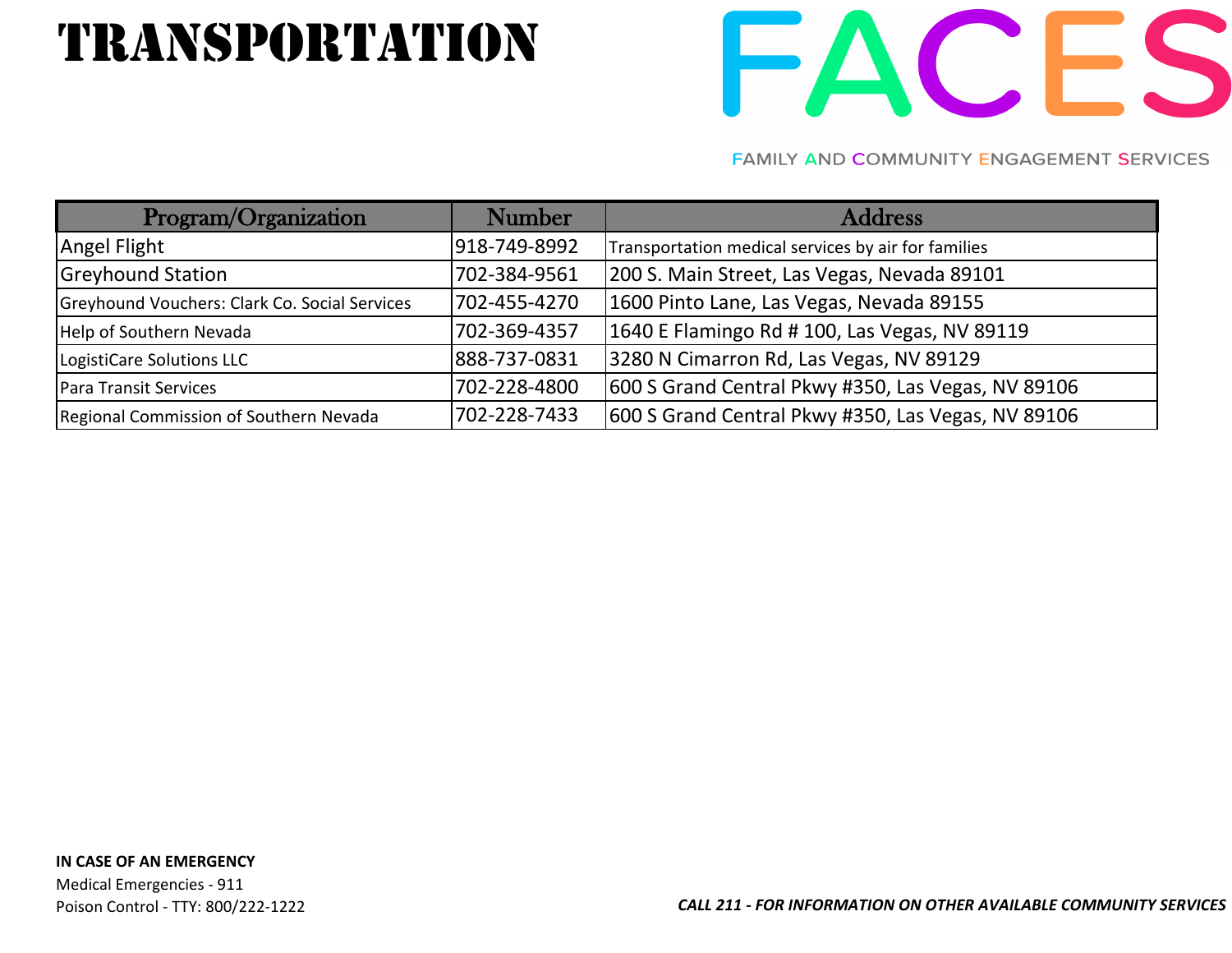## **HOSPICE**

# FACES

| Program/Organization                    | <b>Number</b> | <b>Address</b>                                           |
|-----------------------------------------|---------------|----------------------------------------------------------|
| Always Better Care                      | 702-364-8006  | 6950 Olivero Avenue #B-4, Las Vegas NV 89117             |
| Alzheimer's Association So. NV Regional | 702-248-2770  | 5190 S. Valley View Boulevard # 101, Las Vegas, NV 89118 |
| Beacon of Hope Hospice of Nevada        | 702-736-8180  | 8 Sunset Way # 101 Henderson, NV 89121                   |
| Compassion Care Hospice                 | 702-796-3167  | 4131 Swenson St, Las Vegas, NV 89119                     |
| Creekside Hospice                       | 702-696-9229  | 3530 E Flamingo Rd # 270, Las Vegas, NV 89121            |
| <b>Family Home Hospice</b>              | 702-671-1111  | 8655 S. Eastern, Las Vegas, Nevada 89155                 |
| Hospice of Las Vegas Inc                | 702-853-9063  | 5765 S Rainbow Blvd, Las Vegas, NV 89118                 |
| Nathan Adelson Hospice                  | 702-733-0320  | 4141 S. Swenson Street, Las Vegas, Nevada 89155          |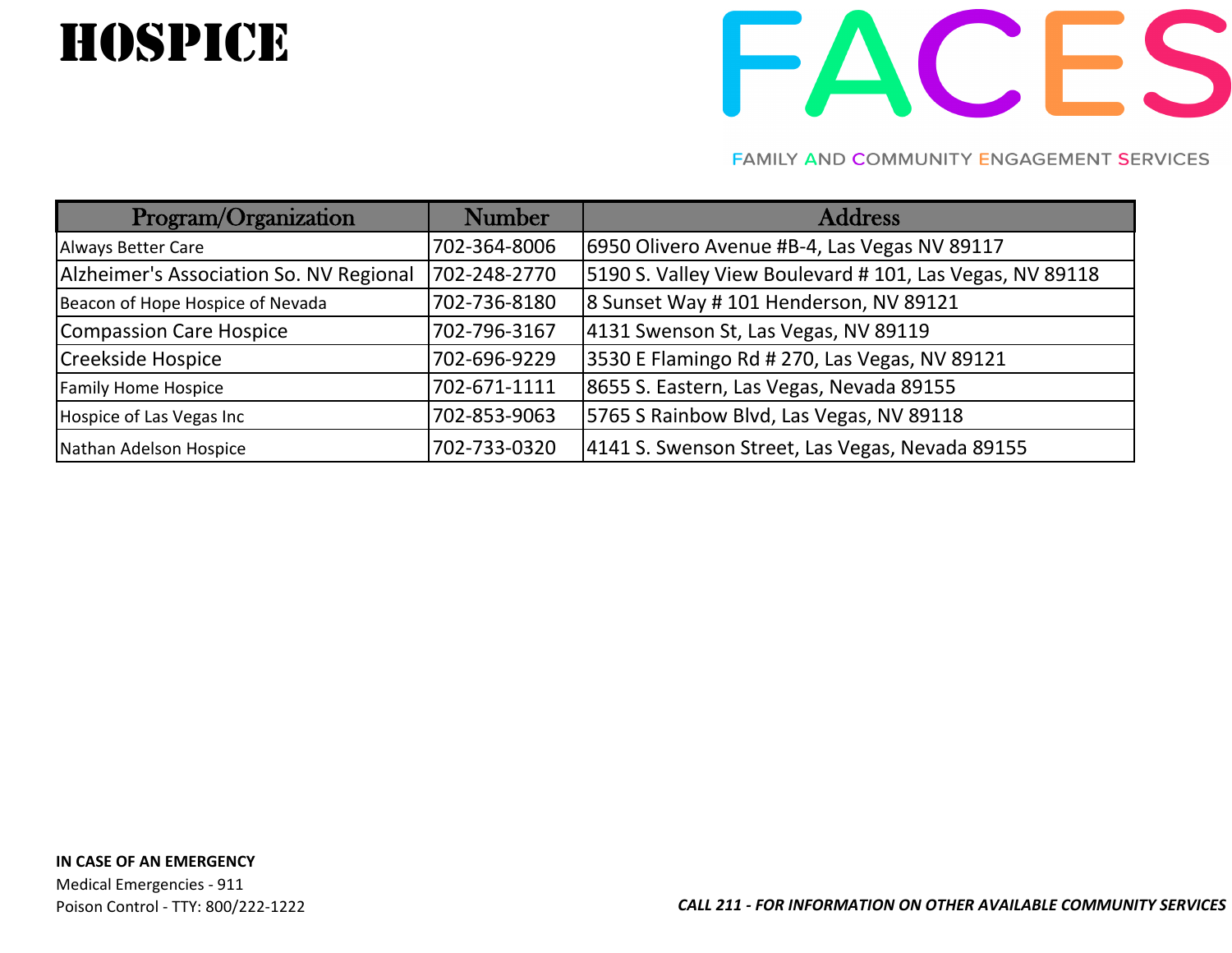## legal assistance



| Program/Organization                                  | <b>Number</b> | <b>Address</b>                                      |
|-------------------------------------------------------|---------------|-----------------------------------------------------|
| Civil Law Self-Help Center                            | 702-671-3970  | 200 Lewis Ave., Las Vegas, NV 89101                 |
| Clark County District Attorney Family Support         | 702-671-9200  | 1900 E. Flamingo Road #100, Las Vegas, NV 89119     |
| Clark County Neighborhood Justice Center              | 702-455-3898  | 330 S. Third Street, Las Vegas, NV 89101            |
| <b>Clark County Self Help Center</b>                  | 702-455-1500  | 601 N. Pecos Road, Las Vegas, NV 89155              |
| Disability Action Advocates                           | 702-900-0545  | 3215 W. Charleston Blvd #140, Las Vegas, NV 89102   |
| Legal Aid Center of Southern Nevada                   | 702-386-1070  | 725 E Charleston Blvd, Las Vegas, NV 89104          |
| Metropolitan Police Department Victim Service Detail  | 702-828-3111  | 400 S. Martin Luther King Blvd, Las Vegas, NV 89106 |
| Nevada Legal Service                                  | 702-386-0404  | 530 S. 6th Street, Las Vegas, NV 89101              |
| NLVPolice Department Victim/Witness Office            | 702-633-1751  | 2266 Civic Center Dr, NLV, NV 89030                 |
| Senior Citizens Law Project                           | 702-229-6596  | 340 N 11th St, Las Vegas, NV 89101                  |
| State of Nevada Victims of Crime Program 702-486-2740 |               | 2200 S. Rancho Dr. Suite #130, Las Vegas, NV 89102  |